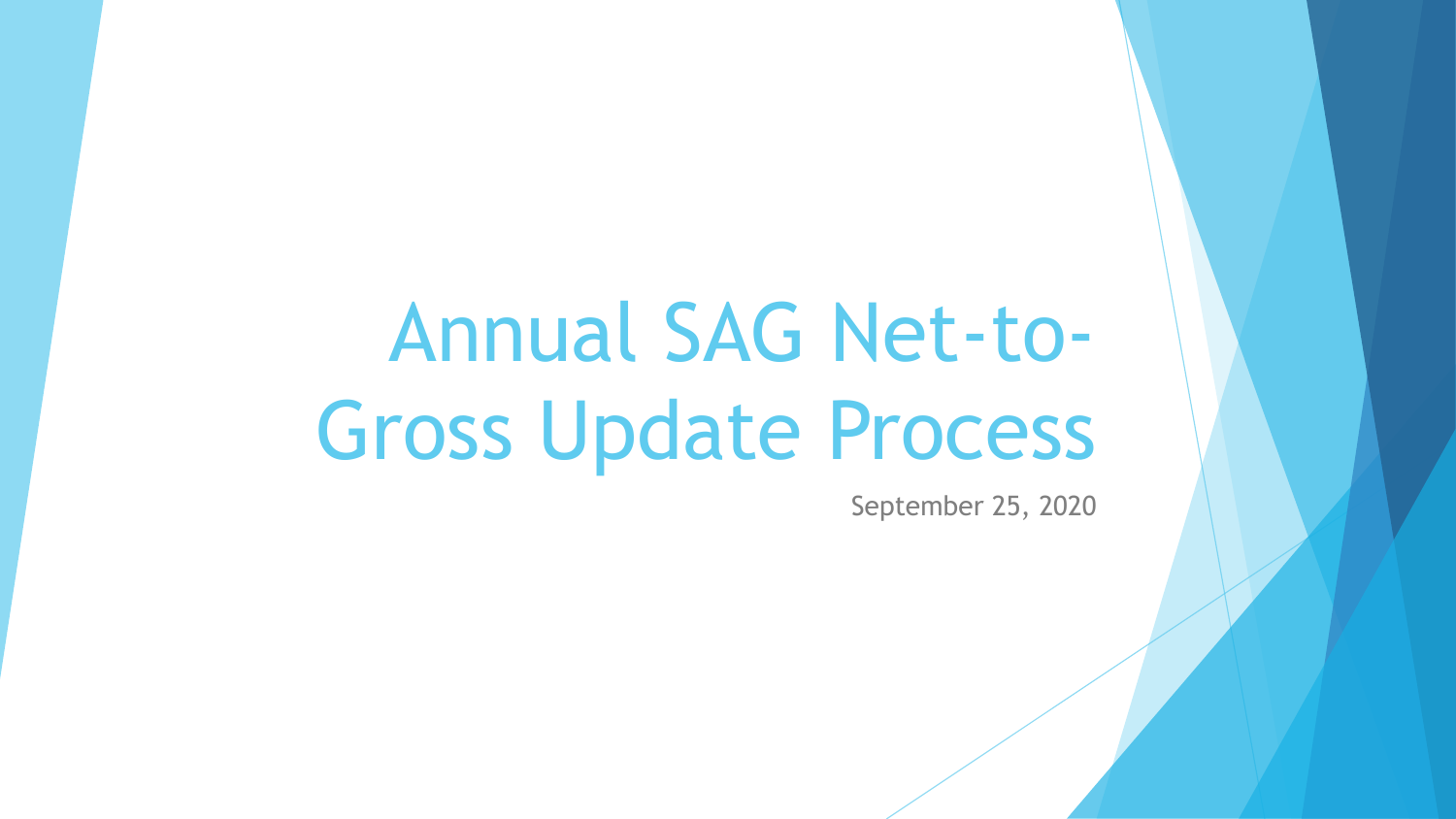# Background – NTG Update Process

- Recommended Net-to-Gross ratios (or NTG values) are produced annually by independent evaluators, reviewed by stakeholders, and **finalized by October 1** of each year, as required by the Policy Manual
- NTG values finalized this year will be effective for the program year **beginning on January 1, 2021**
- Prior to the final NTG meeting today, three meetings were held to discuss NTG values recommended by the evaluation teams (Sept. 3, Sept. 11 and Sept. 18)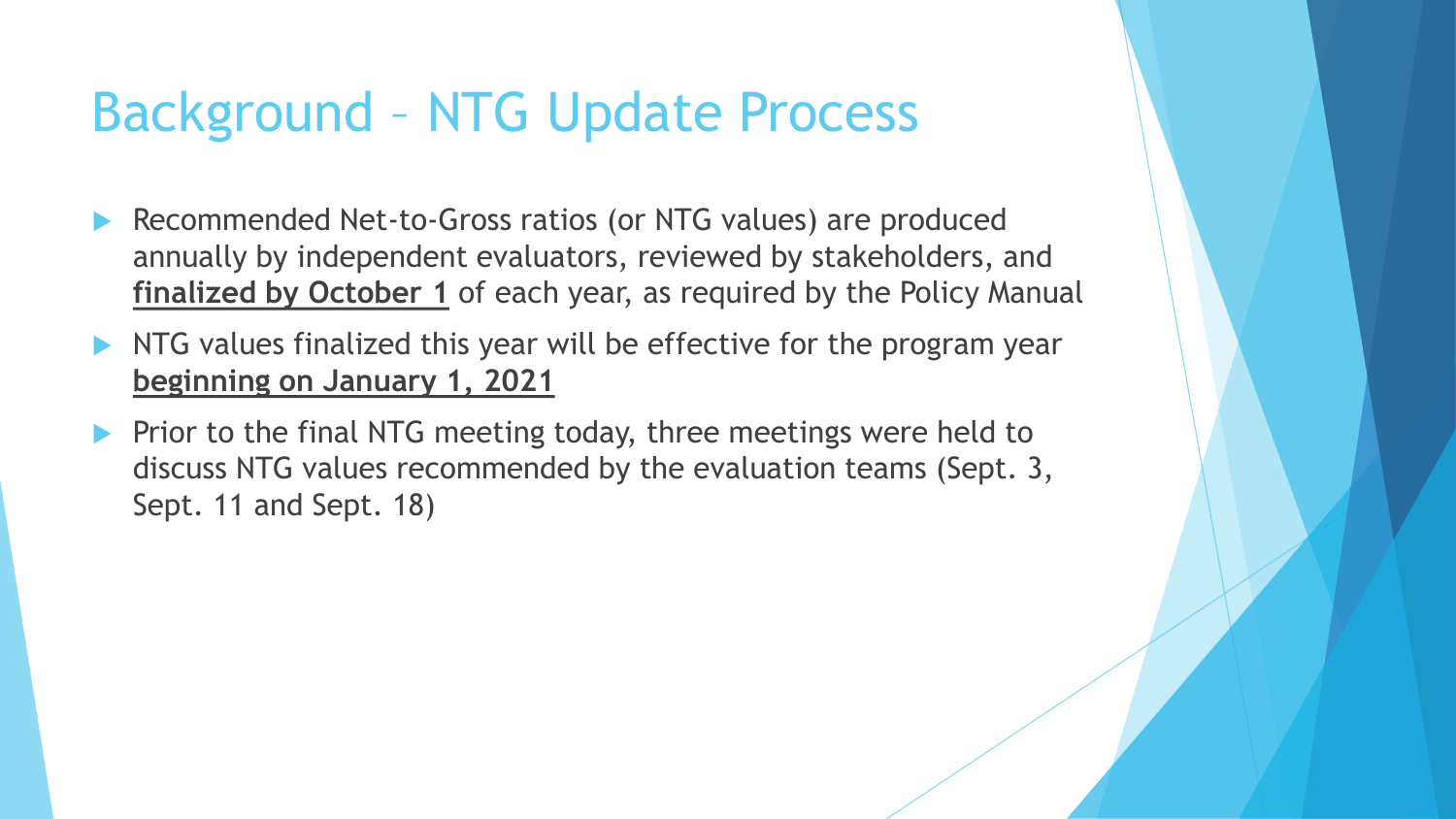### Purpose of Meeting #4

▶ To follow-up on remaining open issues and finalize consensus on NTG ratios for 2021 utility programs

#### Excerpted NTG policy language (Policy Manual Section 7.2):

*SAG participants, including Evaluators, shall make best efforts to reach consensus regarding NTG Ratios appropriate for deeming for the upcoming Program Year that are representative of the best estimates of future actual NTG Ratio values likely to occur for the upcoming Program Year. If the SAG reaches consensus regarding an appropriate NTG Ratio to deem prior to October 1, then SAG's consensus NTG Ratio shall be deemed for the upcoming Program Year, even if it is different from the Evaluators' initial recommended deemed NTG Ratio. If the SAG cannot reach consensus on an appropriate NTG Ratio value to deem for the upcoming Program Year prior to October 1, then the Evaluators' final recommended deemed NTG Ratio shall be deemed, which may be different from the Evaluators' initial recommended deemed NTG Ratio. In developing the Evaluators' final recommended deemed NTG Ratio, Evaluators shall review SAG feedback, take into account all comments and discussions, with the intent of making their best estimate of future actual NTG Ratio values for the upcoming Program Year. Evaluators shall report final deemed NTG values on or before October 1.*